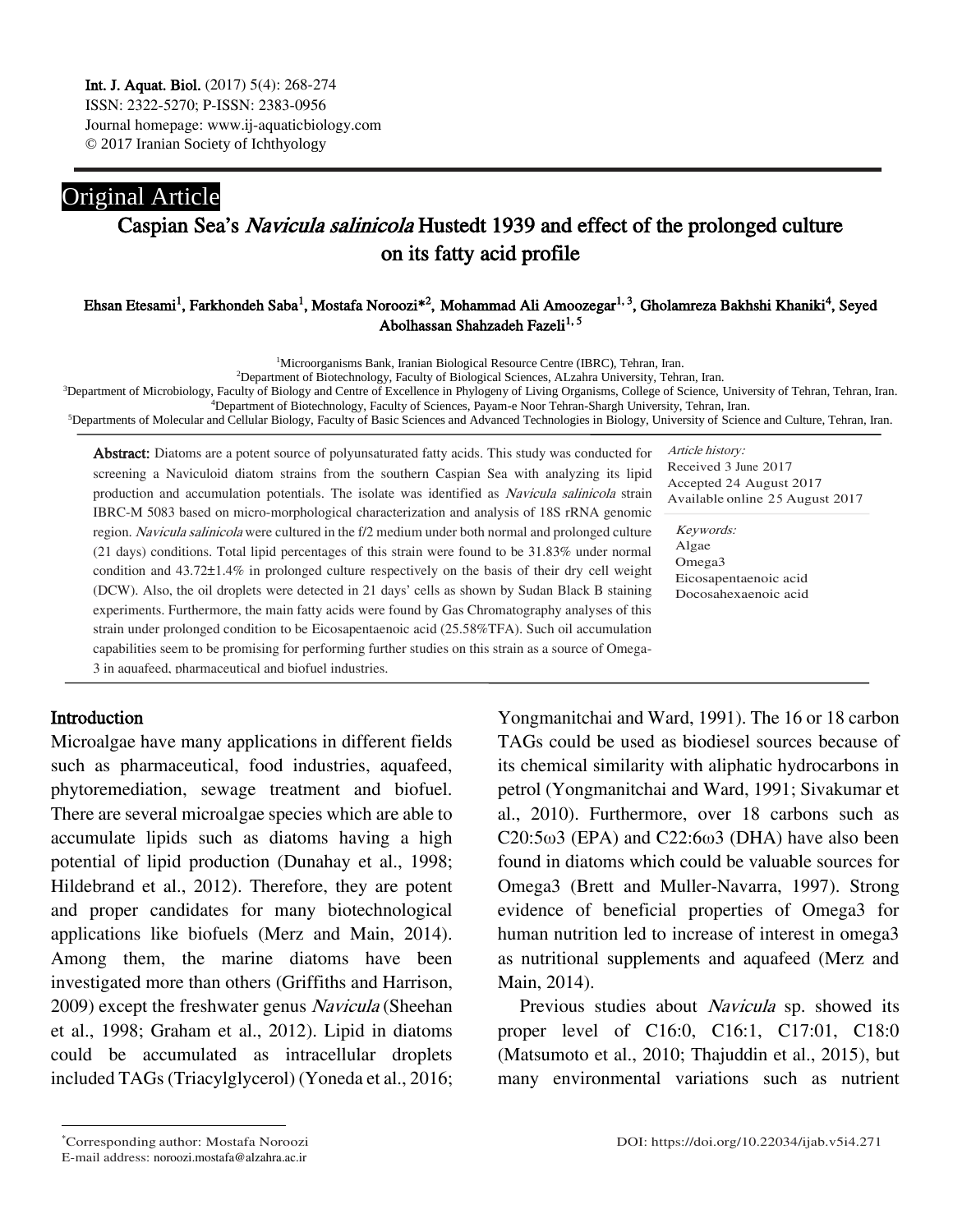deficiency can change its fatty acid composition (Lison, 1934; Mekhalfi et al., 2010). For instance, under nitrogen and silicon deficiencies in N. salinicola, the lipid content was induced up to 58% and 22-49%, respectively (Nagle and Lemke, 1990).

Nonetheless, prior to any lipid analysis, the target cells should be identified. Identification of diatoms is done using morphological characters such as the siliceous wall (frustules) ornamentations and protoplast features (Preisig and Andersen, 2005). For precise morphological identification of diatoms, it would be better to observe the frustules by Scanning Electron Microscope (SEM) (Crawford et al., 2001). Due to the presence of organic material on the frustule and cell contents, the characteristics of the valve are obscured thus it is necessary to clean diatom frustules from organic matter to provide a permanent slide and observe the frustule ornamentations under SEM. Recently molecular tools such as 18S rRNA gene sequence are used to confirm the morphological identifications (Dawson and Pace, 2002). The objective of this research was to identify the isolated cell and determine the effect of a prolonged culture period (21 days) on the fatty acid profile of Navicula salinicola, collected from the Caspian Sea, Iran.

## Materials and Methods

Isolation and culture conditions: The samples were collected from the Gohar-Baran port, the southern Caspian Sea, Iran (36°49'51.1''N, 53°11'38.4''E). The samples were left for 24 hrs to settle the organisms in IBRC microalgae laboratory and then cultivated in filter sterilized seawater enriched with Guillard f/2 medium (NaNO<sub>3</sub> 8.82104 M; KH<sub>2</sub>PO<sub>4</sub> 3.62105 M; FeCl<sub>3</sub>.6H<sub>2</sub>O 1.17105 M; Na<sub>2</sub>EDTA.2H<sub>2</sub>O 1.17105 M; CuSO4.5H2O 3.93108 M; Na2MoO4.2H2O 2.60108 M; ZnSO<sub>4</sub>.7H<sub>2</sub>O 7.65108 M; CoCl<sub>2</sub>.6H<sub>2</sub>O 4.20108 M; MnCl2.4H2O 9.10 107 M; thiamine HCl 2.96107 M; biotin 2.05 109 M; cyanocobalamin 3.691010 M, 100mg.L-1 Imipenem - all chemicals purchased from Sigma Aldrich Inc., St Louis, MO, USA) (Guillard, 1975; Presieg and Andersen, 2005). The pH of the medium was set at 7 and the sample was grown at 18±1°C under a light/dark cycle (12h: 12h) in f/2

medium that prepared from seawater under a low intensity of 50  $\mu$ mol m<sup>-2</sup> s<sup>-1</sup> (Preisig and Andersen, 2005). First, the axenic colonies of diatom on the plate were transferred to the triple 150 ml flask after 7 days, subsequently they were inoculated with  $10\%$  (v/v) into triple 500 ml fresh f/2 medium over another 7 days and kept to grow for 7 days at the same condition (prolonged culture). Then, one of the triple sample of normal and prolonged culture were randomly chosen and centrifuged at a speed of 3,000 rpm for 30 min, then the supernatant were removed. The pellets were washed twice with Distilled Water and dried at 60°C to obtain their constant weight. Then, they were weighted and stored at 4ºC for lyophilizing step. Finally, before starting a lipid extraction process, the pellets were lyophilized and weighted.

Morphological identification: Morphological identification was carried out through micromorphology under a light microscope (LM microscope, Olympus, CX31) and SEM (VEGA 3, TESCAN). For precise morphological identification, the permanent slide was used with  $H_2O_2$  treatment. Following Cox and Mann's method (Cox, 1990), the permanent slide was made with Naphrax and pictures were captured with a DIC and phase contrast microscope (Nikon eclipse 80i).

Molecular identification: Total genomic DNA from the cultured sample was isolated based on Liu method (Liu et al., 2000) and stored at -20°C for further analysis. The primers SSU1 5'-AACCTGGTTGATC CTGCCAGT-3' (Kociolek, 2013) and ITS1DR 5'- CCTTGTTACGACTTCACCTTCC-3' (Kociolek, 2013; Edgar and Theriot, 2004) and amplification of the target gene (18S rRNA) were done according to Kociolek protocol (Kociolek, 2013) by PCR (PCR Bio-Rad My Cycler Personal Thermal Cycler, USA). The genomic DNA and PCR product were separated by agarose gel electrophoresis (Bio-Rad Power Pac Universal power supply Electrophoresis, USA). PCR product was sequenced based on the Sanger method and edited by ChromasPro and compared with registered sequences at NCBI by using Basic Local Alignment Search Tool (BLAST).

Lipid analysis: Lipid of the normal and prolonged sample was qualitatively analyzed with modified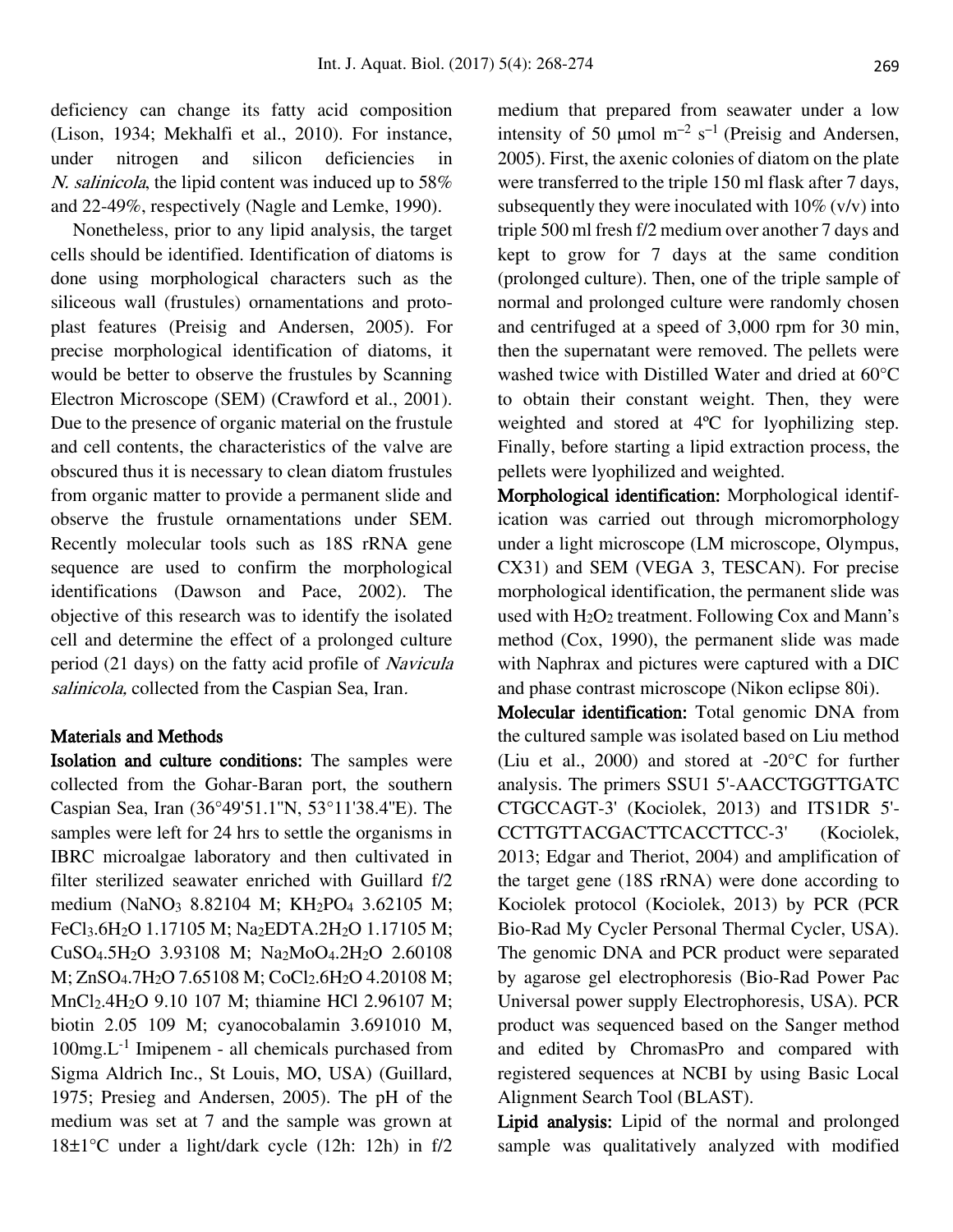|  | Table 1. The Fatty acid profile of <i>Navicula salinicola</i> extracts under prolonged culture (21 d) by GC |  |
|--|-------------------------------------------------------------------------------------------------------------|--|
|  |                                                                                                             |  |

| Strain              | Fatty acid composition (% of total fatty acids) |       |       |       |                  |       |  |  |
|---------------------|-------------------------------------------------|-------|-------|-------|------------------|-------|--|--|
| Navicula salinicola | C16:0                                           | C16:1 | C18:1 | C18:2 | C18:3<br>$(n-6)$ | C20:5 |  |  |
|                     | 4.79                                            | 9.28  | 2.25  | 0.48  | 0.07             | 25.58 |  |  |

Sudan Black B staining method (Jape, 2014; Thakur et al., 1989). The procedure initiated by fixing the air dried slides and flooding the slide in Sudan Black B stain for 20 min at room temperature (prepared about 0.3% Sudan Black B in 70% ethanol). Finally, the slide was stained by Safranin (0.5% aqueous solution) for 5 to 8 seconds (Thakur et al., 1989). The lipid of the lyophilized samples (normal and prolonged) which were in late stationary growth phase were extracted via CHCI3: MeOH (2:1 v/v) solvent mix method (Folch et al., 1957; Axelsson and Gentili, 2014). The samples were homogenized and the residues were removed by filtration after homogenization. 0.73% NaCl solution was added which led to the production of final solvent (2:1:0.8 chloroform: methanol: water (v/v/v)). Solvents were removed by evaporation and the dry extracts were weighted for determination of total lipid percentages in normal and prolonged condition.

As a final process, the dry extract of prolonged condition sample dissolved in dichloromethane for further quantitative analysis by Gas Chromatography (GC). In the following, the extracted oil was transesterified by two-step procedure (2-TE) (Cavonius, 2014) and the fatty acid profile was determined by GC- young lin 6000 with an oven temperature 145°C isothermal, the injector temperature 280°C, detector temperature 300°C, capillary column-length: 50 m, internal diameter: 0.25 mm, Varian-CP-Sil 88, 60 m. The GC analysis was performed at the Department of Food Science, Iranian National Standards Organization (INSO) Karaj, Iran, based on the national standard 4090 and 4091.

## **Results**

Morphological and molecular analysis: Identification of the isolated N. salinicola from the Gohar-Baran port in the Caspian Sea were confirmed according to the

morphological and molecular characters explained in Stoermer et al. (1999) and Kociolek (2005). In N. salinicola, the valves were linear-lanceolate, rounded ends with the length-width 7-20, 2-4.5 μm, respectively. Filiform raphe and striae features were slightly paralleled to radiate, convergent at the ends (Fig. 1B, D, E, F). The amplified sequence of small subunit 18S rDNA which BLASTed in NCBI revealed 99% similarity to N. salinicola (FR865499) identified from, San Francisco, California, USA. As a result, this strain was identified as N. salinicola strain IBRC-M 5083 in IBRC (Iranian Biological Research Centre) microalgae collection.

**Lipid analysis:** Determination of total lipids percentages of this strain were obtained 31.83% (DCW) in normal condition and 43.72±1.4% under prolonged culture. In addition, primary screening of lipid vacuoles of N. salinicola under prolonged condition by staining with Sudan Black B indicated blue–black color droplets (Fig. 1C). Finally, the fatty acid composition of prolonged cultivation of N. salinicola was demonstrated by GC analysis (Table 1). The result revealed the high level production of EPA (25.58% TFA) under prolonged culture in this strain.

## Discussion

The diatoms could be an affordable and appropriate source for biotechnological applications, however, studies on diatoms are rare in Iran and need more attention. For this purpose, the isolated sample should be identified in the first step. Taxonomic of diatoms are based upon morphology characteristics such as frustules structure (Round et al., 1990) as well as ribosomal DNA sequencing (Kociolek et al., 2013). It needs to clarify that the ornamentations of frustule have enough information for diatom identification, however, the gene sequences of diatoms in databases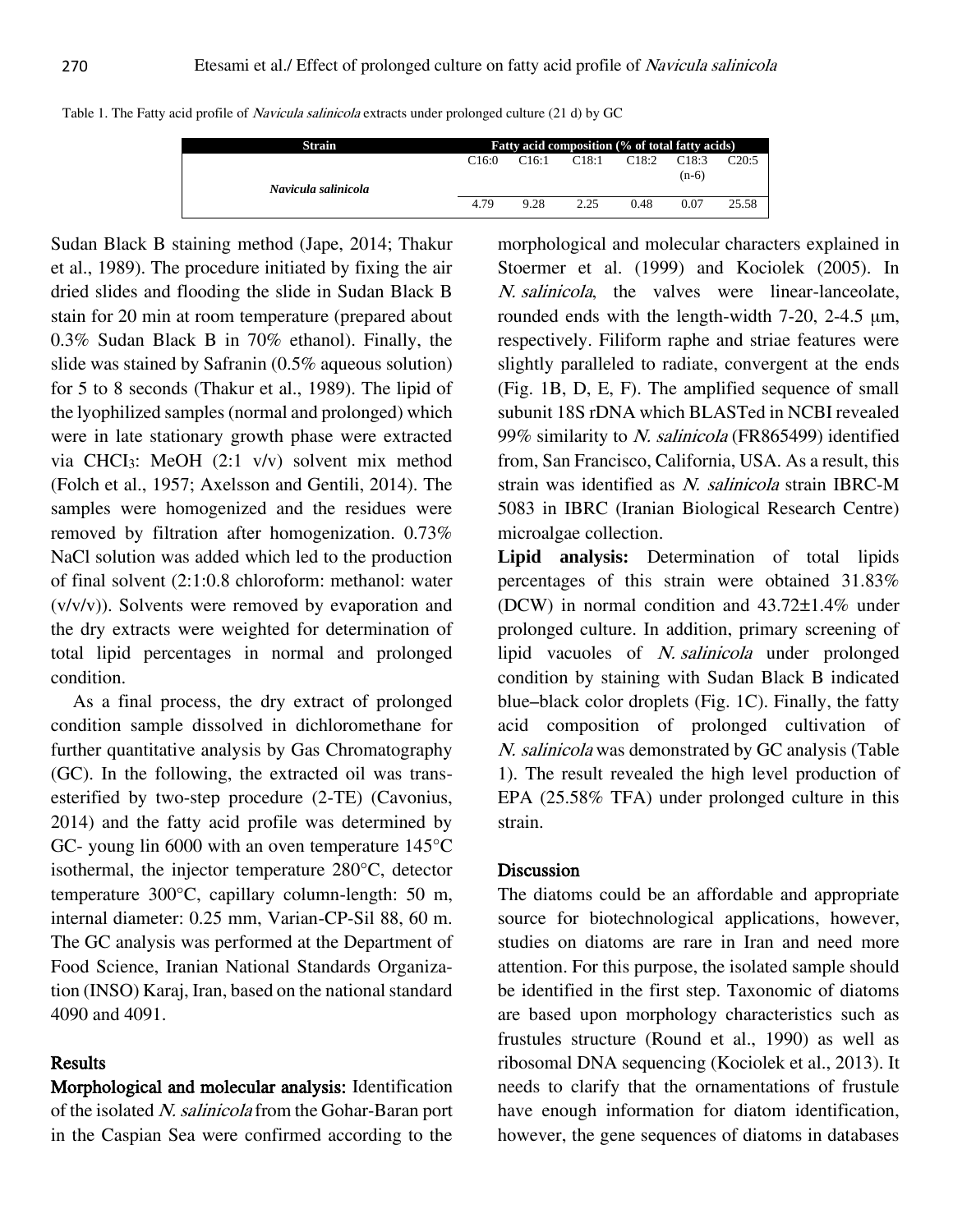

Figure 1. (a) Navicula salinicola under LM, (B) frustule features in P ermanent slide, (C) appearance of lipid droplets via Sudan Black B staining, (D) striae slightly parallel,  $(E)$  a filiform raphe in *N. Salinicola*., and  $(F)$  linear-lanceolate and rounded ends valves.

are not complete yet and in many cases, it is not feasible to compare the sequence of an isolate with the sequence information in NCBI. The results of this study revealed that the isolate algae is  $N$ . salinicola based on morphological and DNA data.

Algae produce carbohydrates, lipids and protein in photosynthesis process that depend on environmental factors (Juneja et al., 2013). Environmental conditions like nutrient availability are closely effective on

quantity and content of carbon fixation and they lead to change of fatty acids composition as well (Juneja et al., 2013; Sharma et al., 2012). A study about evaluation of the nutrients in culture medium on lipid metabolism has shown that limitation of macronutrients such as nitrogen, silicon, phosphate can effect on lipid metabolism and contents of neutral lipids (TAGs) (Hu et al., 2008). It should be noted that determining the algae products under variable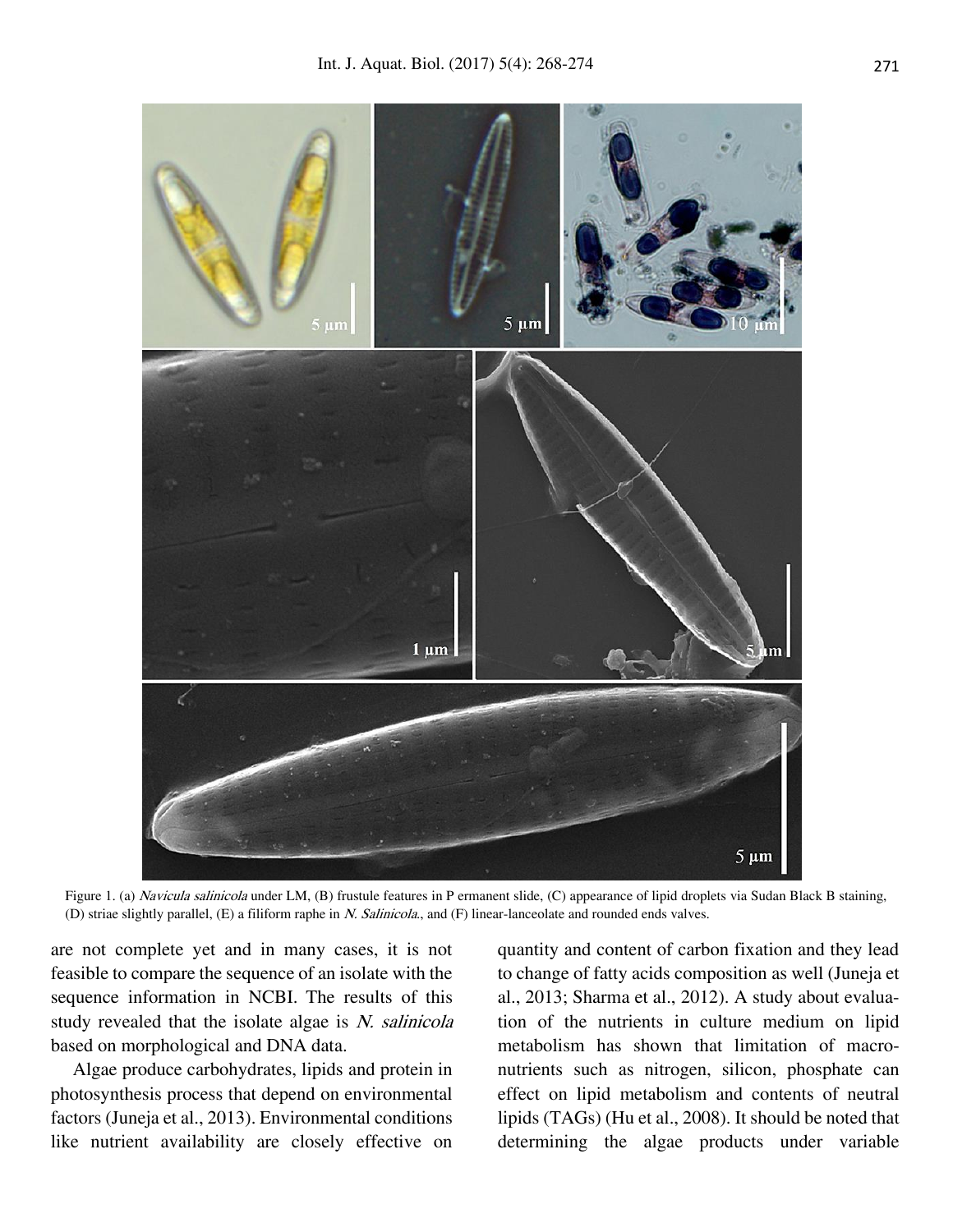environmental factors could be important for understanding how influence these factors on algae. Under prolonged incubation time of microalgae like diatoms, environmental factors could be altered and these changes effect on fatty acid composition and enhance TAGs during stationary phase in many algal species (Hu et al., 2008); for instance, the total lipid content of Nacicula sp. under normal condition was determined as 41.10 (% DCW) which could be improved to 60.28±4.92 (% DCW) under nitrogen starvation (Thajuddin et al., 2015). According to previous study, lipid content of N. salinicola was commonly induced up to 58% under nitrogen deficiency and to 22-49% under silicon deficiency (Nagle and Lemke, 1990). Based on the results, the total lipid content of isolated N. salinicola (IBRC-M 5083) was 43.72±1.4 (% DCW) which was higher than the total lipid content of Nacicula sp. under normal condition but it was lower than under nitrogen limitation conditions.

The content of lipids e.g. neutral lipids in the biomass like TAGs are important for biotechnological applications (d'Ippolito et al., 2015) such as aquafeed, Omega3 production and biofuel sources. For example in biofuel sources, linolenic acid and four double bonds in fatty acid methyl esters should not increase to 12% and 1%, respectively according to biodiesel standard EN14214 methods (Juneja et al., 2013). The GC analysis data in our work showed that the amount of linolenic acid in N. salinicola (IBRC-M 5083) is lower than 12%, which encounters the requirements of the European Standard EN 14214 for biodiesel. The above reports and absence of C18:3 demonstrated that N. salinicola (IBRC-M 5083) could be an appropriate source of biodiesel (Matsumoto et al., 2010; Thajuddin et al., 2015).

In addition, *Nacicula* sp. has suitable level of the other fatty acids such as C16:0, C16:1, C17:01 and C18:0 (Matsumoto et al., 2010; Thajuddin et al., 2015). The pervious works showed C16:0 (21.4% TFA) and C16:1 (25.1% TFA) under 200 hrs incubation in *Nacicula* sp. (Matsumoto et al., 2010) and C17:01 (29.36% TFA) and C18:0 (26.48% TFA) in Naviculoid for 336 hrs (14 days) incubation period under normal condition (Thajuddin et al., 2015).

The valuable polyunsaturated fatty acids, especially Omega 3 is one of the valuable products of microalgae. Studies revealed that Omega3 such as Eicosapentaenoic acid (EPA) and Docosahexaenoic acid (DHA) have proper effect on human health (Simopoulos, 1991). The results of this research demonstrated that the prolonged culture of N. salinicola produces a high level of EPA (25.58% TFA) after 21 days which agrees with the previous studies (Kitano et al., 1997; Khatoon, 2006; Zheng et al., 2007). However, the level of Omega3 were lower than the results of this study (Kitano et al., 2007; Khatoon, 2006; Zheng et al., 2007). It was reported C20:5 (8% TFA), C22:6 (2% TFA) (Khatoon, 2006), C20:5 (21.52% TFA) and C22:6 (3.64% TFA) in Navicula sp. (Zheng et al., 2007).

Our findings indicated that *N. salinicola* contains considerable lipid vacuole and it seems not only suitable for biofuel but also it is an appropriate source of Omega3 in prolonged culture conditions. By further study such as inducing genetic and physiologic variations on this strain for improving the efficiency, it is hoped to accelerate commercialization of such investigations.

## Acknowledgments

Authors greatly acknowledge the Iranian Biological Research Center, Karaj, Iran (IBRC) for supporting this project. We also thank to A. Afsharian, M. Papizadeh and IBRC microalgae lab staff for their valuable cooperation.

### References

- Axelsson M., Gentili F. (2014). A single-step method for rapid extraction of total lipids from green microalgae. PLoS One, 9(2): e89643.
- Brett M., Muller-Navarra D.O. (1997). The role of highly unsaturated fatty acids in aquatic food web processes. Freshwater Biology, 38(3): 483-499.
- Burdon K.L. (1946). Fatty material in bacteria and fungi revealed by staining dried, fixed slide preparations. Journal of Bacteriology, 52(6): 665.
- Cavonius L.R., Carlsson N.G., Undeland I. (2014). Quantification of total fatty acids in microalgae: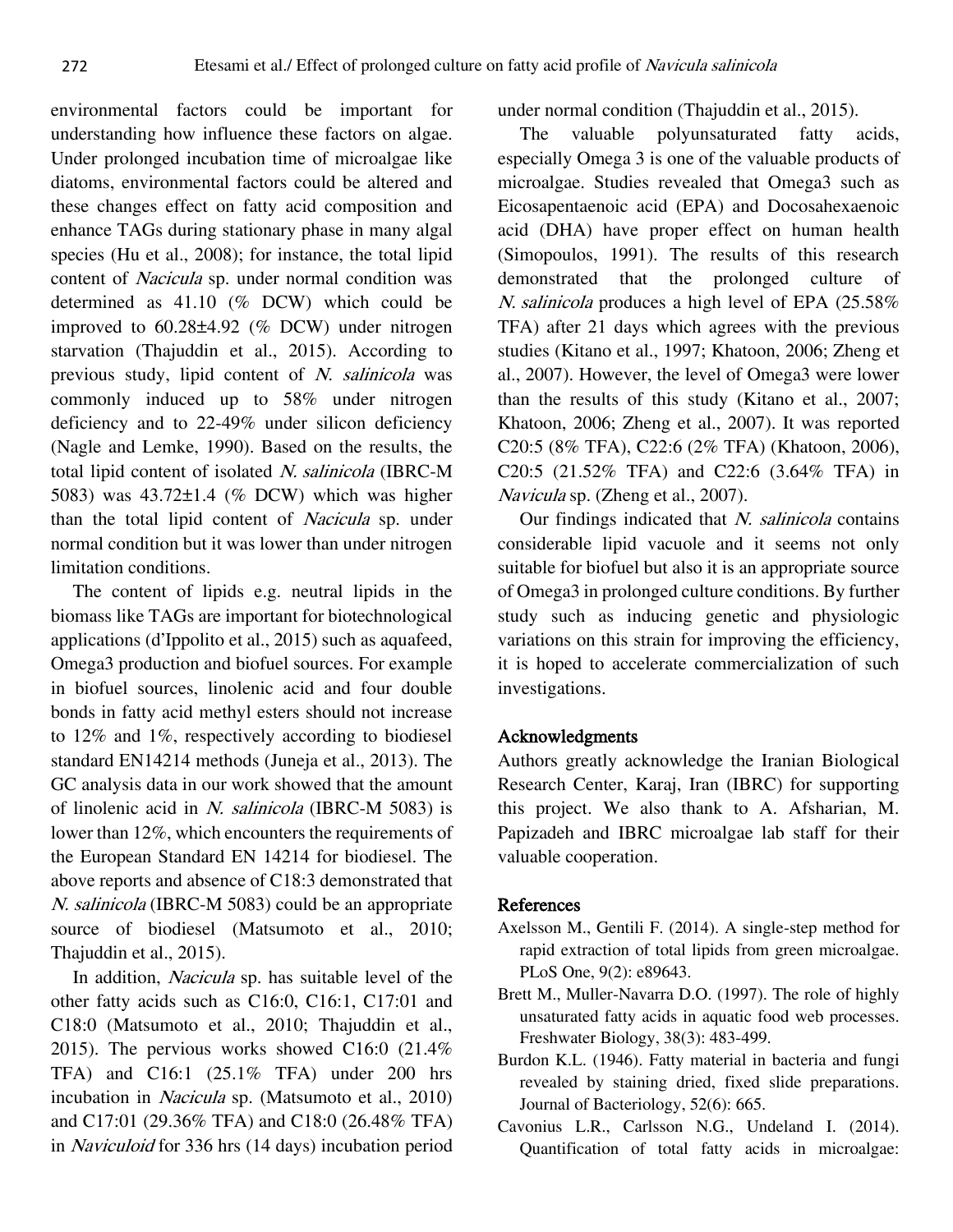comparison of extraction and transesterification methods. Analytical and Bioanalytical Chemistry, 406(28): 7313-7322.

- Cox E.J. (1990). Studies on the algae of a small softwater stream II. Algal standing crop (measured by chlorophyll-a) on soft and hard substrata. Archiv für Hydrobiologie (Supplement), 83(4): 553-566.
- Crawford S.A., Higgins M.J., Mulvaney P., Wetherbee R. (2001). Nanostructure of the diatom frustule as revealed by atomic force and scanning electron microscopy. Journal of Phycology, 37(4): 543-554.
- Dawson S.C., Pace N.R. (2002). Novel kingdom-level eukaryotic diversity in anoxic environments. Proceedings of the National Academy of Sciences, 99(12): 8324-8329.
- D'Ippolito G., Sardo A., Paris D., Vella F.M., Adelfi M.G., Botte P., Fontana A. (2015). Potential of lipid metabolism in marine diatoms for biofuel production. Biotechnology for Biofuels, 8(1): 1.
- Dunahay T., Benemann J., Roessler P. (1998). A look back at the US department of energy's aquatic species program: biodiesel from algae (Vol. 328). Golden: National Renewable Energy Laboratory.
- Edgar S. M., Theriot E.C. (2004). Phylogeny of Aulacoseira (Bacillariophyta) based on molecules and morphology. Journal of Phycology, 40(4), 772-788.
- Folch J., Lees M., Sloane-Stanley G.H. (1957). A simple method for the isolation and purification of total lipids from animal tissues. Journal of Biological Chemistry, 226(1): 497-509.
- Graham J.M., Graham L.E., Zulkifly S.B., Pfleger B.F., Hoover S.W., Yoshitani J. (2012). Freshwater diatoms as a source of lipids for biofuels. Journal of Industrial Microbiology and Biotechnology, 39(3): 419-428.
- Griffiths M.J, Harrison S.T.L (2009). Lipid productivity as a key characteristic for choosing algal species for biodiesel production. Journal of Applied Phycology 21: 493-507.
- Guillard R.R.L. (1975). Culture of phytoplankton for feeding marine invertebrates. In: W.L. Smith, M.H. Chanley (Eeds). Culture of Marine Invertebrate Animals. New York: Plenum Press, p. 26e60.
- Hildebrand M., Davis A.K., Smith S.R., Traller J.C., Abbriano R. (2012). The place of diatoms in the biofuels industry. Biofuels, 3(2): 221-240.
- Hu Q., Sommerfeld M., Jarvis E., Ghirardi M., Posewitz M., Seibert M., Darzins A. (2008). Microalgal triacylglycerols as feedstocks for biofuel production:

perspectives and advances. The Plant Journal, 54(4): 621-639.

- Jape A., Harsulkar A., Sapre V. R. (2014). Modified Sudan Black B staining method for rapid screening of oleaginous marine yeasts. International Journal of Current Microbiology and Applied Sciences, 3(9): 41- 46.
- Juneja A., Ceballos R.M., Murthy G.S. (2013). Effects of environmental factors and nutrient availability on the biochemical composition of algae for biofuels production: a review. Energies, 6(9): 4607-4638.
- Kitano M., Matsukawa, R., Karube I. (1997). Changes in eicosapentaenoic acid content of Navicula saprophila, Rhodomonas salina and Nitzschia sp. under mixotrophic conditions. Journal of applied phycology, 9(6), 559-563.
- Khatoon H. (2006). Use of selected periphyton species to improve the water quality and shrimp post larval production (Doctoral dissertation, Universiti Putra Malaysia).
- Kociolek J.P. (2005). A checklist and preliminary bibliography of the Recent, freshwater diatoms of inland environments of the continental United States. Proceedings of the California Academy of Sciences. Fourth Series, 56(27): 395-525.
- Kociolek J.P., Stepanek J.G., Lowe R.L., Johansen J.R., Sherwood A.R. (2013). Molecular data show the enigmatic cave-dwelling diatom *Diprora* (Bacillariophyceae) to be a raphid diatom. European Journal of Phycology, 48(4): 474-484.
- Lison L. (1934). Sur des nouveaux colorants histologiques spécifiques des lipides. Comptes Rendus des Seances de la Societe de Biologie et des ses Filiales (Paris), 115: 202-205.
- Liu D., Coloe S., Baird R., Pedersen J. (2000). Rapid minipreparation of fungal DNA for PCR. Journal of Clinical Microbiology, 38(1): 471-471.
- Matsumoto M., Sugiyama H., Maeda Y., Sato R., Tanaka T., Matsunaga T. (2010). Marine diatom, Navicula sp. strain JPCC DA0580 and marine green alga, Chlorella sp. strain NKG400014 as potential sources for biodiesel production. Applied biochemistry and biotechnology, 161(1-8): 483-490.
- Medlin L., Elwood H.J., Stickel S., Sogin M.L. (1988). The characterization of enzymatically amplified eukaryotic 16S-like rRNA-coding regions. Gene, 71(2): 491-499.
- Mekhalfi M., Amara S., Robert S., Carrière F., Gontero B. (2014). Effect of environmental conditions on various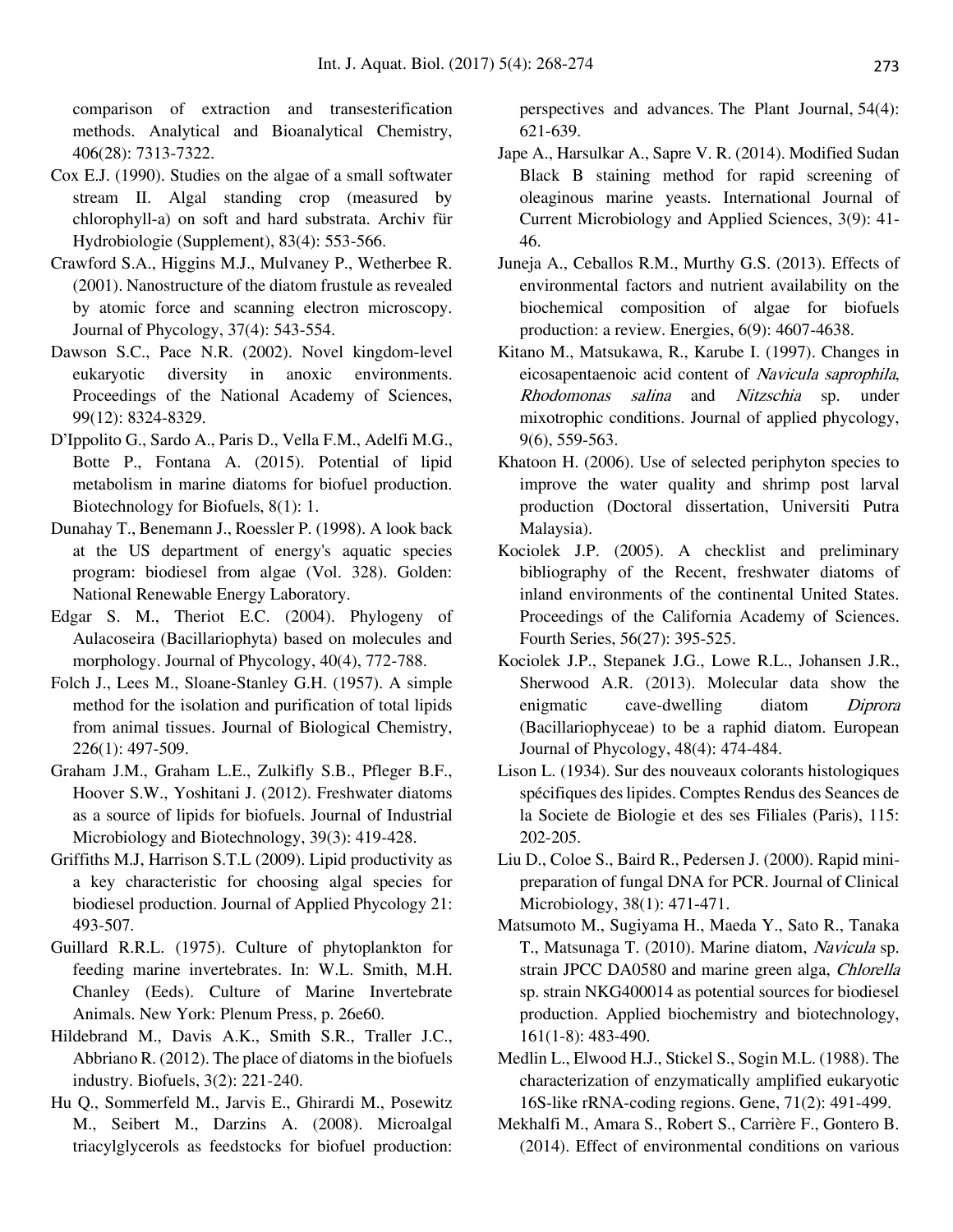enzyme activities and triacylglycerol contents in cultures of the freshwater diatom, Asterionella formosa (Bacillariophyceae). Biochimie, 101: 21-30.

- Merz C.R., Main K.L. (2014). Microalgae (diatom) production the aquaculture and biofuel nexus. In Oceans-St. John's, IEEE. pp: 1-10.
- Nagle N., Lemke P. (1990). Production of methyl ester fuel from microalgae. Applied Biochemistry and Biotechnology, 24(1): 355-361.
- Preisig H.R., Andersen R.A. (2005). Historical review of algal culturing techniques. Algal Culturing Techniques, 65: 79-82.
- Ravikumar K., Dakshayini J., Girisha S.T. (2012). Biodiesel production from oleaginous fungi. International Journal of Life Sciences, 6(1): 43-49.
- Round F.E., Crawford R.M., Mann D.G. (1990). Diatoms: biology and morphology of the genera. Cambridge University Press. 747 p.
- Simopoulos A.P. (1991). Omega-3 fatty acids in health and disease and in growth and development. The American Journal of Clinical Nutrition, 54(3): 438-463.
- Sivakumar G., Vail D.R., Xu J., Burner D.M., Lay J.O., Ge X., Weathers P.J. (2010). Bioethanol and biodiesel: Alternative liquid fuels for future generations. Engineering in Life Sciences, 10(1): 8-18.
- Sheehan J., Dunahay T., Benemann J., Roessler P. (1998). A look back at the U.S. Department of Energy's Aquatic Species Program: Biodiesel from Algae. Close-out report. National Renewable Energy Lab, Department of Energy, Golden, Colorado, U.S.A. Report number NREL/TP-580-24190, dated July 1998.
- Stoermer E.F., Kreis R.G. Jr., Andresen N.A. (1999). Checklist of Diatoms from the Laurentian Great Lakes. II. Journal of Great Lakes Research 25(3): 515-566.
- Thajuddin N., Ilavarasi A., Baldev E., MubarakAli D., Alharbi N.S., Chinnathambi A., Alharbi S.A. (2015). Stress induced lipids accumulation in Naviculoid marine diatoms for bioenergy application. International Journal of Biotechnology for Wellness Industries, 4(1): 18-24.
- Thakur M.S., Prapulla S.G., Karanth N.G. (1989). Estimation of intracellular lipids by the measurement of absorbance of yeast cells stained with Sudan Black B. Enzyme and Microbial Technology, 11: 252-254.
- Yoneda K., Yoshida M., Suzuki I., Watanabe M.M. (2016). Identification of a major lipid droplet protein in a marine diatom Phaeodactylum tricornutum. Plant and Cell Physiology, 57(2): 397-406
- Yongmanitchai W., Ward O.P. (1991). Growth of and omega-3 fatty acid production by Phaeodactylum tricornutum under different culture conditions. Applied and Environmental Microbiology, 57(2): 419-425.
- Zheng W., Wang X., Wang Y., Chu C. (2007). Effects of different nutritional minerals on the growth of Navicula BT001. Oceanologia ET Limnologia Sinica, 38(2): 157.